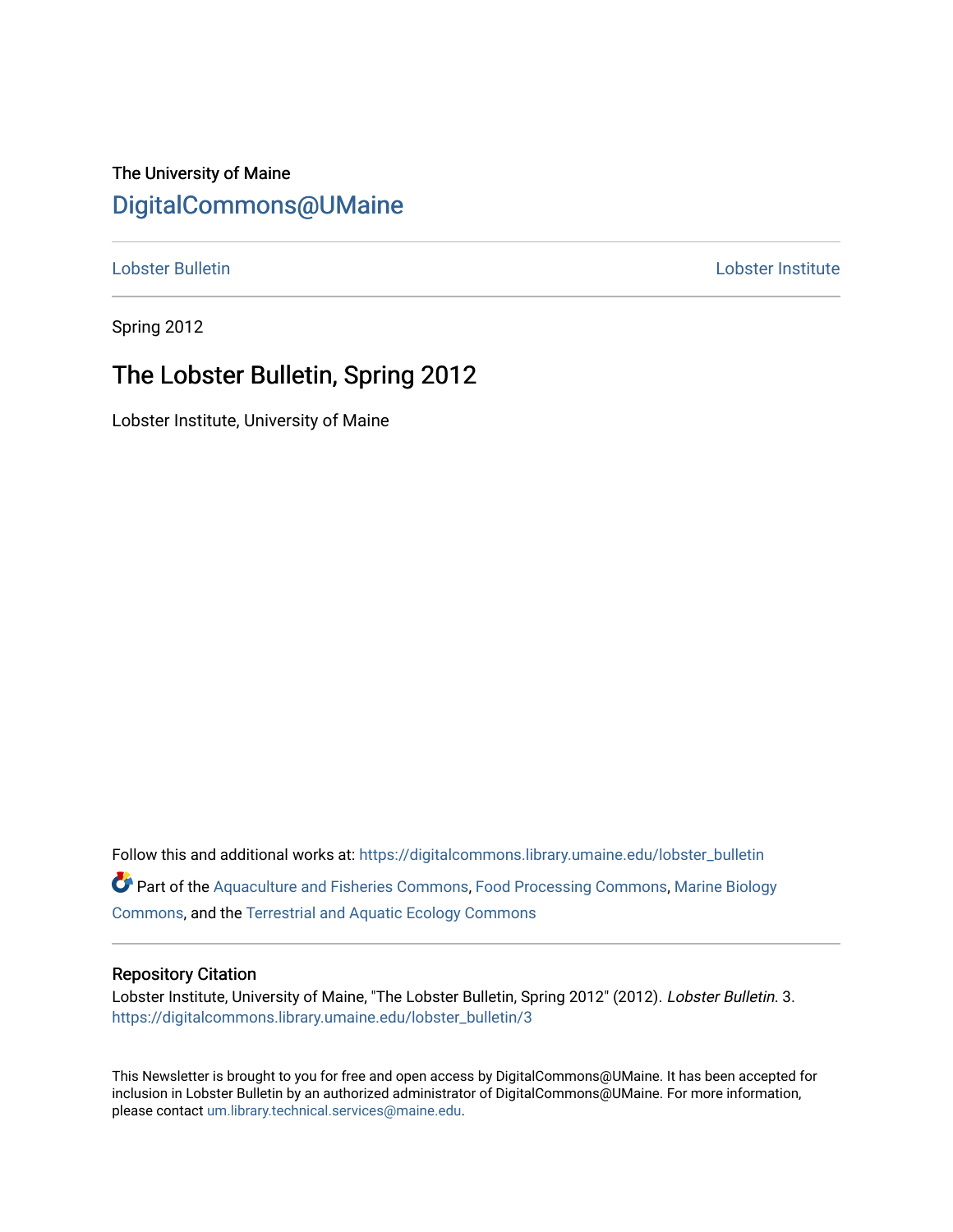

# **Spring 2012**

*"News, research updates, and information on lobsters and the lobster industry."*

#### **Published by the Lobster Institute**

**"Protecting and conserving the lobster resource, and enhancing lobstering as an industry…and a way of life."**

## **Lobster Institute's 2012 K** Canadian/U.S. **Lobstermen's Town Meeting Attracts over 100**

 Over 100 lobstermen and other industry members from both Canada and the United States gathered at the DoubleTree Hotel in Portland, Maine on March 23 & 24 for the Lobster Institute's ninth annual Canadian/U.S. Lobstermen's Town Meeting. The Town Meeting is designed as an industry-wide gathering of lobstermen, lobster dealers and distributors, scientists and other interested parties coming together to discuss topics of direct concern to the fishery and the lobster industry.

 The over-arching topic for the 2012 Town Meeting was "The Lobster Fishery: Co-Existing in the Marine Environment." Over the course of the day and a half meeting, attendees discussed such topics as bait safety, marine debris, whale take reduction, co-existing with aquaculture, and offshore energy. Additionally, by special request, a session was devoted to discussions on methods of entering and exiting the fishery in various regions; led by a panel of lobstermen from Grand Manan, Maine, Massachusetts, and Prince Edward Island.

 As is characteristic of the Town Meeting, there was time allotted to allow fishermen the opportunity to share their thoughts, insights, and concerns – and to bring up any topic of particular personal interest. It was noted in some evaluations following the event that this part of the Town Meeting is a hallmark of this gathering, and with such a full agenda they wished there had been more time for open discussion. The Lobster Institute has pledged to make sure that happens in 2013 – when they celebrate the  $10<sup>th</sup>$  anniversary of the Canadian/U.S. Lobstermen's Town Meeting.

 As the event concluded, attendees broke out into smaller groups for conversation on key action items they would like to see emerge from the days' dialogue. Dozens of items were discussed, and recorded. Each group then reported on these items to the group as a

### **Darden Restaurants to Establish a "Lobster Farm" in Malaysia**

 Sandra Pendicini of the *Orlando Sentinel* reported in April that Darden Restaurants, the parent company of Red Lobster, Olive Garden and several other restaurant chains, has initiated a project to develop a "lobster farm" in Malaysia. This aquaculture endeavor would be designed to raise spiny lobsters (*Palinuridae),* not the American lobster (*Homarus americanus*).

 Darden representatives reported to Pendicini that the farm would encompass 23,000 acres and the target is to produce as much as 40,000,000 pounds of lobster annually. Cost of this project would be roughly \$650 million.

 The length of growout time plus the costs in feed and energy to maintain tanks have been barriers to successful commercial lobster aquaculture initiatives in the past. For *Homarus americanus,* there is the additional problem of lobsters in close quarters damaging one-another with their large claws, a feature not present in spiny lobsters. For these reasons, among others there currently are no major commercial lobster aquaculture efforts taking place. Estimates are it could be 2029 before the Darden farm is fully operational. At that point it could employ thousands of local people.  $\ast$ 



**<sup>--</sup>cont. on page 2**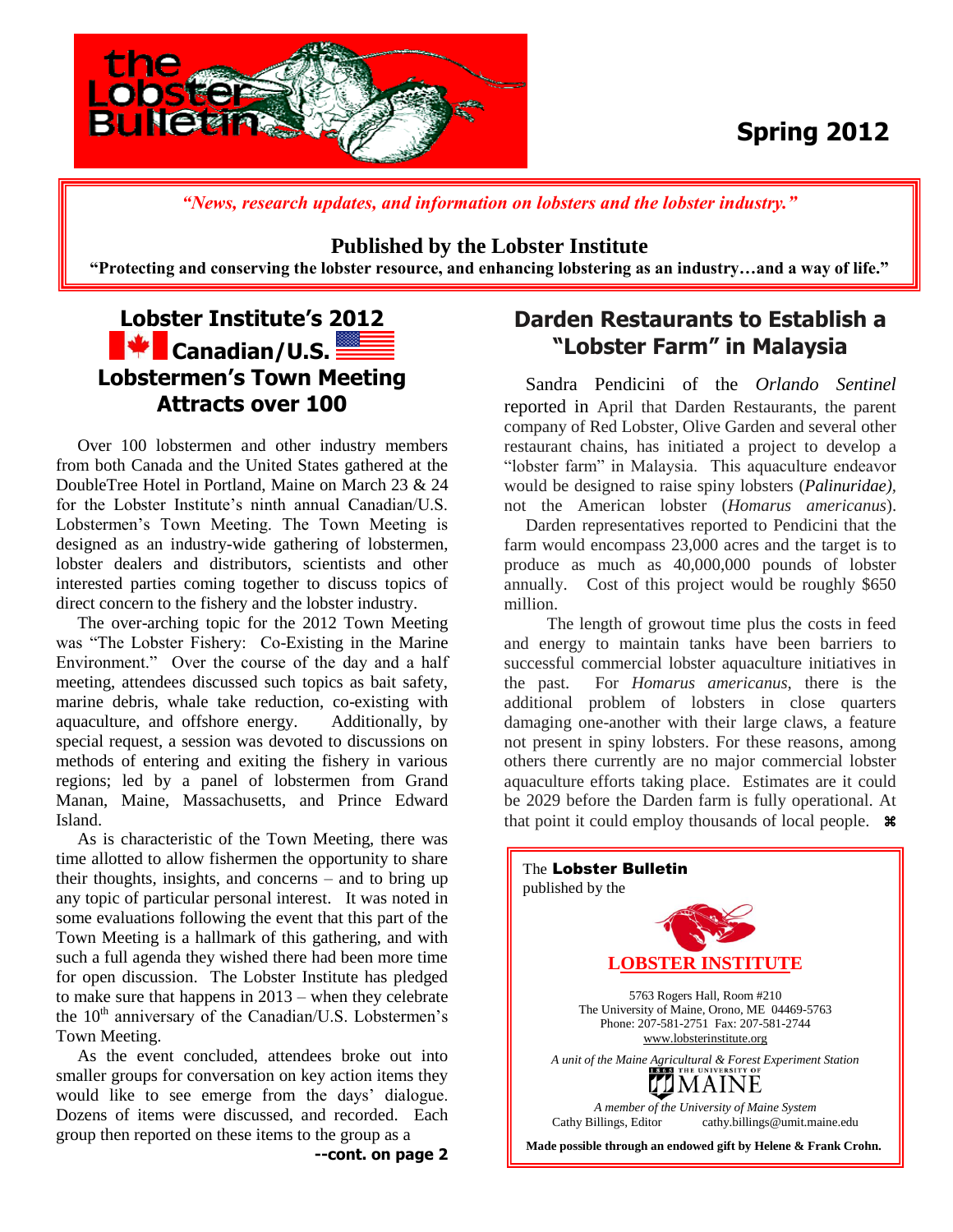

## *Lobster Science Sustainability Workshop*

The Atlantic Lobster Sustainability Foundation is hosting a Lobster Science Sustainability Workshop on July 24-15 in Moncton, NB, at the Crowne Plaza Hotel. Special guest speakers will be Dr. Andrew Jeffs of the University of Auckland and Mr. David Smith of Sobey's supermarkets. For more information or registration, call 506-533-6341 or visit www.lobstersusainability .ca  $\text{ }$  \*

### **Town Meeting**

#### **--cont. from page 1**

whole. The following are four items attendees noted most frequently upon which they would like to see more research and/or outreach actions taken:

- $\Box$  Addressing the issue of "quality vs. quantity", including training on proper handling of lobsters and how attention to quality can result in a better price to the harvester.
- $\Box$  Pollution, pesticides and overall water quality remain high on the list of priorities, as they have each year of the nine years the Town Meeting has been held.
- $\Box$  Bait quality, safety and availability are a most pressing issue.
- $\Box$  Successful marketing and equitable pricing remain topics of interest as they have the past 4 years. Suggestion of a unified effort involving all sectors of the industry.

 The Lobster Institute will do its best to encourage, facilitate or take direct action on these items as funding and collaborations allow.

 A full list of suggested action items will soon be available from the Lobster Institute on their Web site. Additionally and as always, the Canadian/U.S. Lobstermen's Town Meeting was recorded and the Lobster Institute will make an MP3 or written reports available to interested parties. In addition, a summary report and full transcript will be made available on the Lobster Institute's Web site at www.lobterinstitute.org as soon as they are compiled. For more information, people can contact Deb Seekins at 207-581-1443 or deb.seekins@umit.maine.edu.

 Darden Restaurants and Orion Seafood International were recognized at the meeting as the primary event sponsors. Fisheries Products International/High Liner Foods was also recognized for their continuous sponsorship of the reception held in conjunction with the Town Meeting. Other sponsors acknowledged included: Downeast Lobstermen's Association, East Coast Seafood/Paturel International, Maine Import/Export Lobster Dealers Association, and Riverdale Mills.  $\mathcal{H}$ 

#### **National Seafood Marketing Coalition Addresses U.S. Senate**

 Members of the National Seafood Marketing Coalition (NSMC) were invited to brief the U.S. Senate Oceans Caucus on the subject of *"Seafood Jobs in America"*. The briefing was held on the afternoon of March  $29<sup>th</sup>$ , in the U.S. Senate Energy Committee room. The director of the NSMC, Bruce Schactler, led a panel of economists and representatives from the seafood industry. The discussion highlighted the contribution of jobs and economic value from seafood nationwide, the effect of global market competition, and opportunities and challenges the seafood industry faces in increasing U.S. seafood jobs and value. Dane Somers of the Maine Lobster Promotion Council is a member of the Coalition and shared remarks. Use the link below to access the entire presentation (1 hour):

[http://www.youtube.com/watch?v=b5dfixn7WO0.](http://www.youtube.com/watch?v=b5dfixn7WO0)  $\ast$ 



**Lobster Science Symposium Planned for November**

 An international steering, headed by Maine Sea Grant, UMaine and UPEI, is coordinating a symposium to be held November 27-30. *The American Lobster in a Changing Ecosystem: A US-Canada Science Symposium,* will take place at the Holiday Inn by the Bay in Portland, ME. As it develops, information about registration, agendas, and speakers will be posted at http://wwwseagrant.umaine.edu/lobster-symposium, on the Maine Sea Grant Web site. According to organizers, "Fundamental changes have occurred over the past few decades in the climate and food web of the Northwest Atlantic, as well as the economics of fishing. After decades of relative stability in the fishery, we need to improve our understanding of *Homarus americanus* in the context of its changing environment. The symposium will be a forum for new findings, aiming to identify region-wide research gaps and priorities, and catalyze new research collaborations."



As a Non-profit, the Lobster Institute relies on industry and private support to continue its work for and with the lobster fishery. Please consider donating as a Friend of the Lobster Institute today. Call 207-581-2751 or visit www.lobsterinstitute.org

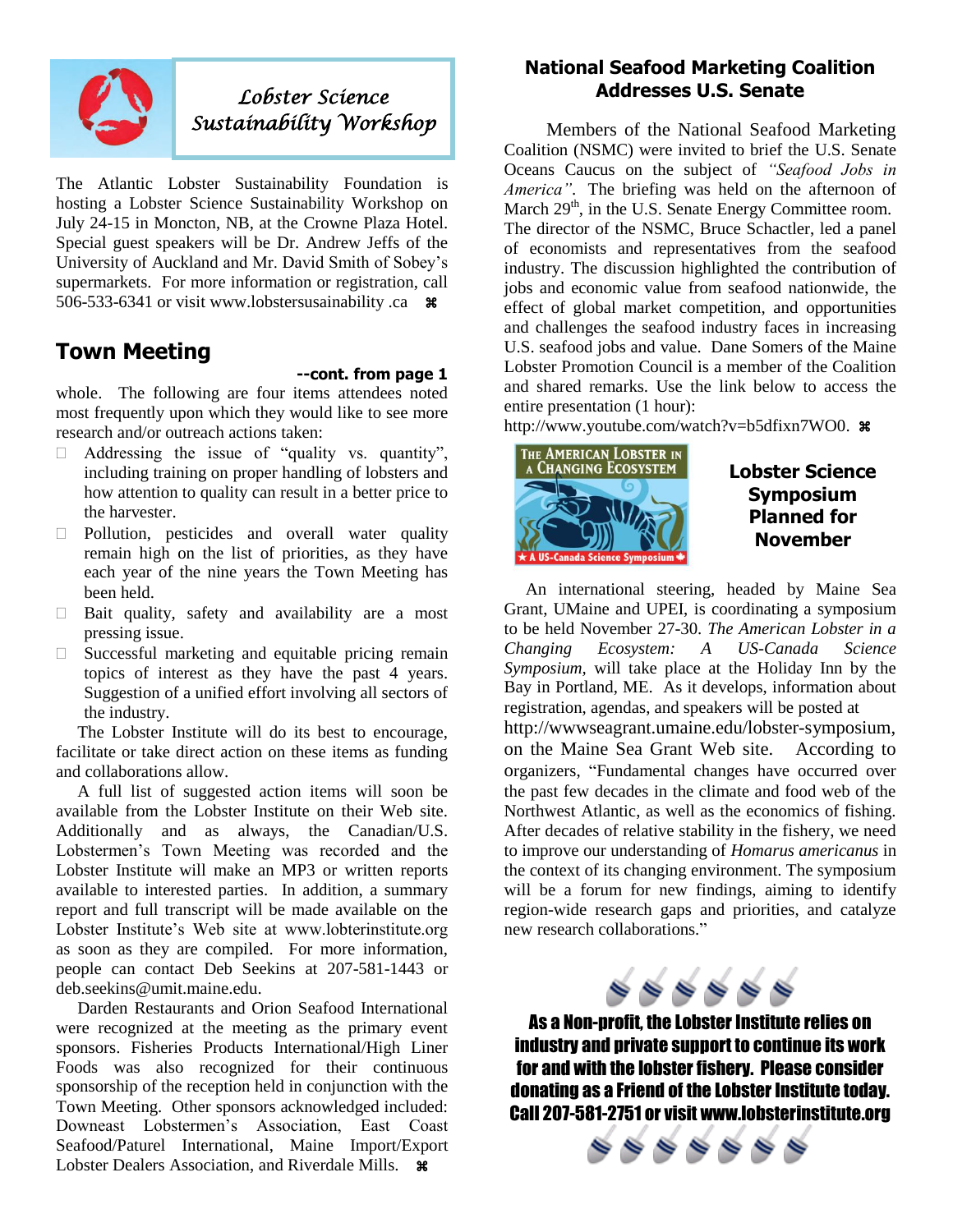

*Readers may contact the Lobster Institute for more detailed information on any of these projects.*

**Warm Water Affecting Lobsters –** The winter's warm air temperatures have helped drive up water temperatures in the Gulf of Maine, in line with a continuing trend. For lobsters, the warmer temperatures could mean they molt their shells and make their annual trek from offshore to inshore waters earlier in the year. Additionally, ocean algae could bloom ahead of schedule.

Temperature affects all life processes, but it's too soon to say if changes brought on by rising water temperatures will be good or bad in the long run, said Jeffrey Runge, a biological oceanographer at the University of Maine and a researcher at the Gulf of Maine Research Institute in Portland. "Higher temperature means higher growth rates, but it also means they require more food in order to attain those higher growth rates," he said. "But whether there'll be more food around, I don't know." If the waters keep heating up, some scientists speculate that a plankton species, *Calanus finmarchicus*, which is a key prey for herring, mackerel, right whales and other forage species, could diminish or even disappear from the Gulf of Maine.

 In the long run are questions around how rising ocean temperatures might affect the growth and reproduction cycles and distribution of fish and shellfish, whales, zooplankton and other marine life throughout the gulf. And there are questions on ripple effects. For instance, warm water could result in shrimp eggs hatching earlier than in the past. But the hatching dates could come before the phytoplankton bloom that shrimp larvae feed upon. "These are all angles that you'd need to look into to determine what the effects are going to be," said Dave Townsend, an oceanographer at UMaine. Air temperatures in Portland, Maine have been well above normal for seven consecutive months, and April's regional warm spells shattered temperature records across Maine for days in a row. Warm temperatures can also be found in the ocean. On March 30, at the tail end of a warm streak, the surface water at a buoy in Casco Bay near Portland came in at  $45.5$  degrees — or roughly 6 to 10 degrees higher than the same date in any of the past 10 years. At another buoy in Penobscot Bay, off the state's midcoast, the water temperature was 3 to 9

degrees warmer than readings in the past decade. The Northeastern Regional Association of Coastal and Observing Systems monitors a series of buoys throughout the Gulf of Maine, which stretches from Cape Cod to Nova Scotia. The association collects data on water and air temperatures, wind speed and direction, wave height, and salinity levels. Water temperatures have been increasing in recent years at all buoys and at all water depths, said Ru Morrison, executive director of NERACOOS, based in Rye, N.H. "It's warming everywhere, at slightly different rates," he said.

**(Excerpted from** *The Gloucester Times,* **April 2, 2012)**

**Steneck participates in Task Force on Global Fishing** – According to a University of Maine press release, marine scientist Robert Steneck is a member of a task force that recently announced a recommendation to halve global fishing for crucial prey species such as herring, anchovy and other species known as forage fish. The Lenfest Forage Fish Task Force released on April 1 its report, "Little Fish, Big Impact: Managing a crucial link in ocean food webs." According to a news release from the Pew Charitable Trusts, which manages the Lenfest Ocean Program, the report concluded that in most ecosystems at least twice as many of these species should be left in the ocean as conventional practice. Forage fish are small schooling fish that are a crucial link in ocean food webs because they eat tiny plants and animals, called plankton, and are preyed upon by animals such as penguins, whales, seals, puffins and dolphins. They are also primary food sources for many commercially and recreationally valuable fish found around North America, such as the Maine lobster (as bait), salmon, tuna, striped bass, and cod. The task force estimated that globally, forage fish are twice as valuable in the water as in a net contributing \$11.3 billion by serving as food for other commercially important fish. This is more than double the \$5.6 billion they generate as direct catch.

 Made up of 13 preeminent scientists with expertise in a wide range of disciplines, the Lenfest Forage Fish Task Force was established to generate specific and practical advice to support better management of forage fish around the world.  $\mathcal{H}$